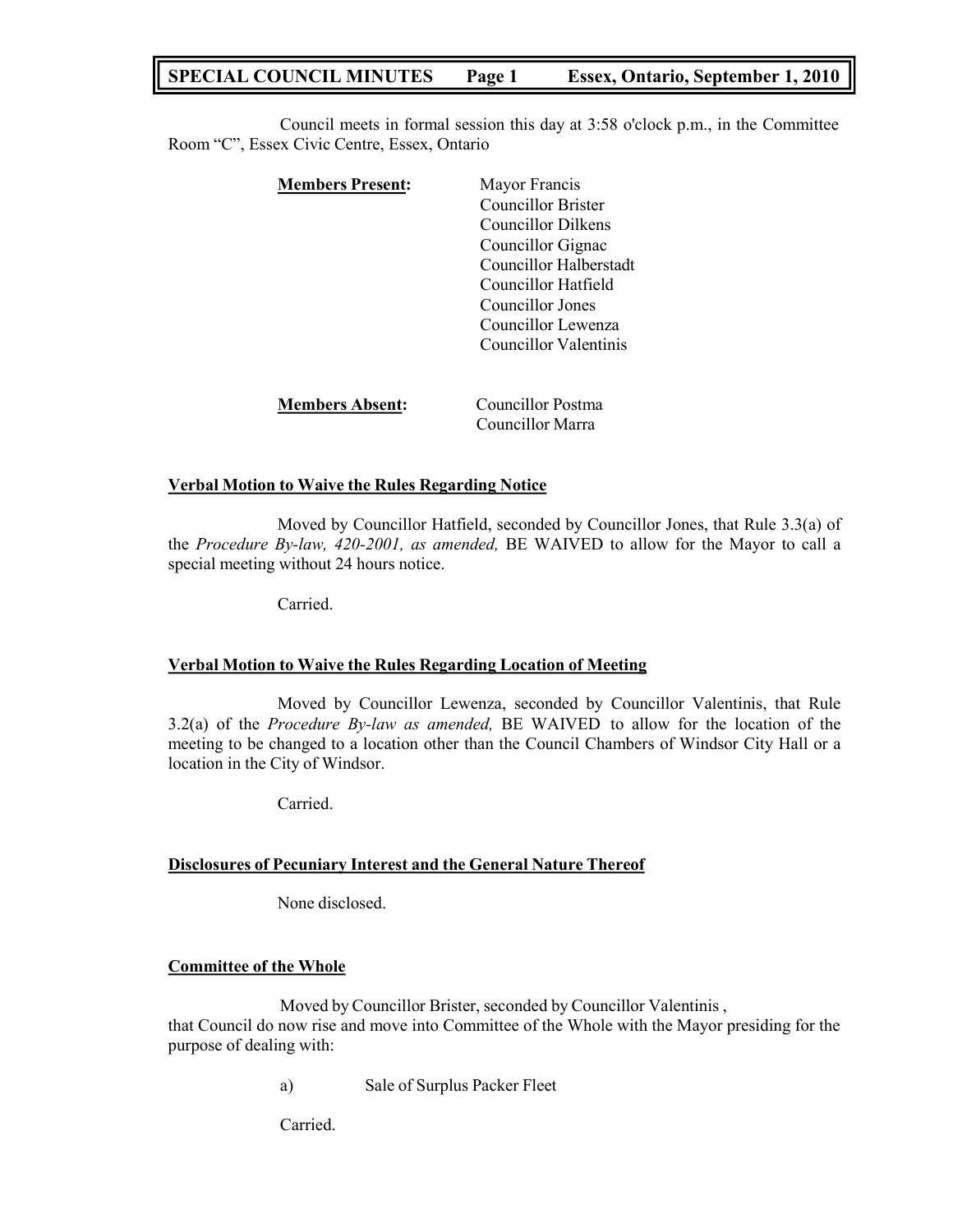# **SPECIAL COUNCIL MINUTES Page 2 Essex, Ontario, September 1, 2010**

**M253-2010** Moved by Councillor Hatfield, seconded by Councillor Dilkens,

That the CAO and the City Clerk **BE AUTHORIZED TO SIGN A CONTRACT** with Turtle island Recycling Corp. for the sale of eighteen (18) used refuse packers in accordance with the terms and conditions outlined in Appendix "A" to these minutes subject to the contract being approved as to financial content by the City Treasurer and Chief Financial Officer and as to legal content by the City Solicitor.

> Carried. Councillor Jones voting nay.

### **By-laws**

Moved by Councillor Gignac, seconded by Councillor Halberstadt, That the following By-law No. 141-2010 be introduced and read a first and second

time:

| By-law   | 141-2010 | "A By-law to confirm the proceedings of the Council of |  |
|----------|----------|--------------------------------------------------------|--|
|          |          | the Corporation of the City of Windsor at its meeting  |  |
|          |          | held on the $1st$ day of September, 2010"              |  |
| Carried. |          |                                                        |  |

Moved by Councillor Hatfield, seconded by Councillor Jones,

That the Committee of the Whole does now rise and report to Council respecting the business items considered by the Committee.

- 1) business items listed on the Agenda (as amended)
- 2) by-law given first and second readings (as presented)

Carried.

### **Third Reading of By-law**

Moved by Councillor Lewenza, seconded by Councillor Brister,

That By-Law 141-2010, having been read a first and second time be now read a third time and finally passed and that the Mayor and Clerk **BE AUTHORIZED** to sign and seal the same notwithstanding any contrary provision of the Council.

Carried.